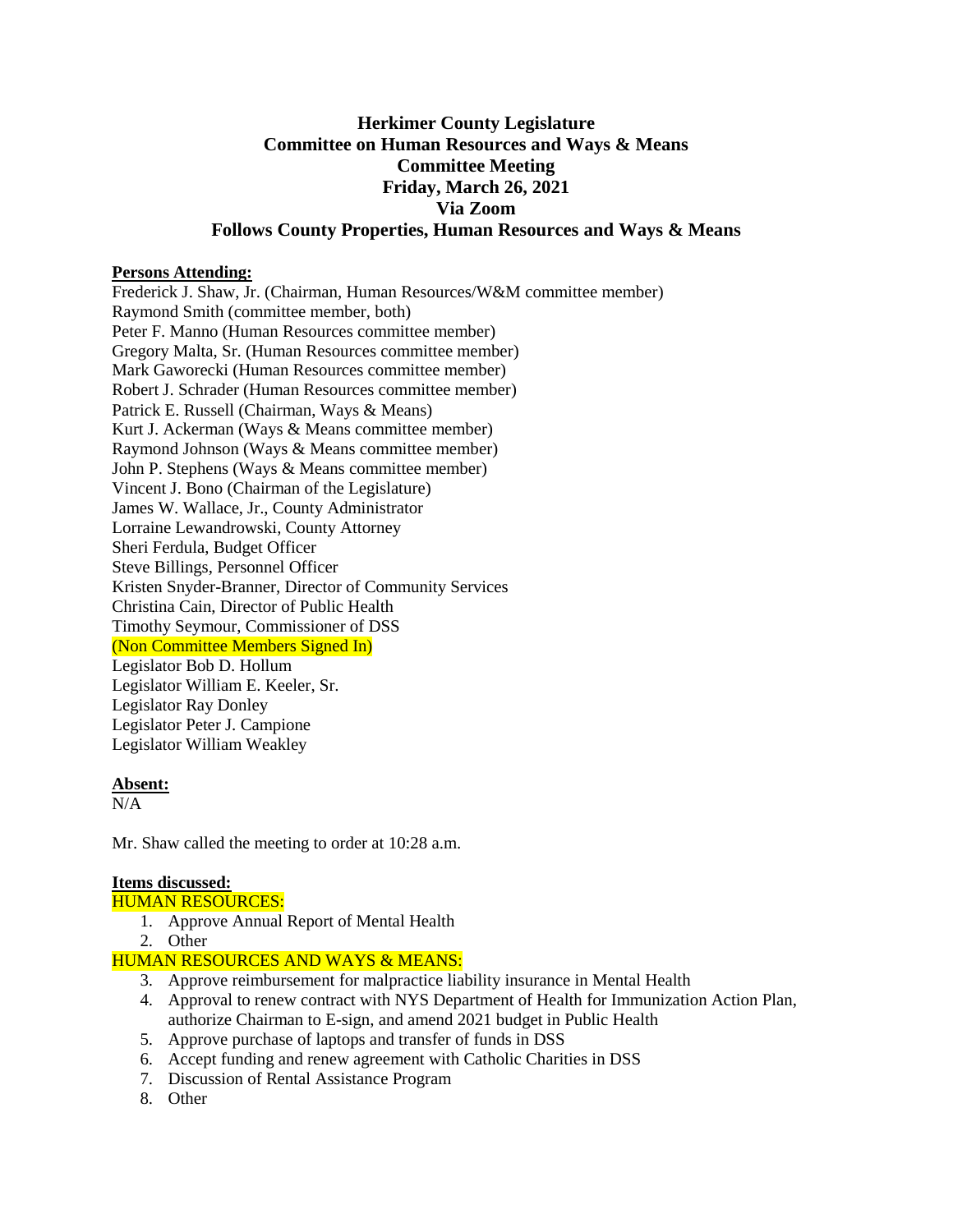## **Committee Vote Record:**

### HUMAN RESOURCES:

Mr. Shaw: "Number one is approve Annual Report of Mental Health. Kristen, do you have anything you would like to say?"

Kristen Snyder-Branner: "Good morning. This is the yearly report that we provide and as far as money coming into the clinic. It is just about the same as last year. No big changes."

Item #1 – On motion of Mr. Schrader, seconded by Mr. Gaworecki for Human Resources, Item #1 was voted on, approved and moved for Resolution. Unanimous.

Item  $#2 - N/A$ 

### HUMAN RESOURCES AND WAYS & MEANS:

Mr. Shaw: "Number three is approve reimbursement for malpractice liability insurance in Mental Health and I think that figure is \$1,500, right?"

Kristen Snyder-Branner: "It is a portion of Dr. Patil's Liability Insurance in consideration of his services to the correctional inmates."

Item #3 – On motion of Mr. Smith, seconded by Mr. Gaworecki for Human Resources and on motion of Mr. Johnson, seconded by Mr. Bono for Ways & Means, Item #3 was voted on, approved and moved for Resolution. Unanimous.

Mr. Shaw: "Number four approval to renew contract with NYS Department of Health for Immunization Action Plan. This is something we do every year in Public Health. Do you have anything to say on that Christina?"

Christina Cain: "Nope. You've got it. Annual grant for Immunization Program."

Item #4 – On motion of Mr. Shaw, seconded by Mr. Schrader for Human Resources and on motion of Mr. Smith, seconded by Mr. Shaw for Ways & Means, Item #4 was voted on, approved and moved for Resolution. Unanimous.

Mr. Shaw: "Number five approve purchase of laptops and transfer of funds in DSS. Do you have anything to add to this one Tim?"

Tim Seymour: "Yes. A little background on this. If you guys recall you authorized us to purchase the computer equipment at the beginning of the year and we did so. Part of that was a laptop order and part of that was a desktop order. The company that provided the laptops somehow…I don't know what happened but we got double the order. One shipment of twenty-five and another shipment of twenty-five. It took us about four weeks to get them. Since we have the additional twenty-five, I thought it was a good opportunity to purchase those because we…you know, our computers are all about ten years old over here and the State is not going to provide any. I take that back, I am going to be getting three laptops from the State in the middle of April. So that will bring us up to about seventy-five computers for about one hundred and forty people which we will make due. That's what it is. It's my request to you guys for authorization and transfer of the funds."

Item #5 – On motion of Mr. Malta, seconded by Mr. Gaworecki for Human Resources and on motion of Mr. Johnson, seconded by Mr. Russell for Ways & Means, Item #5 was voted on, approved and moved for Resolution. Unanimous.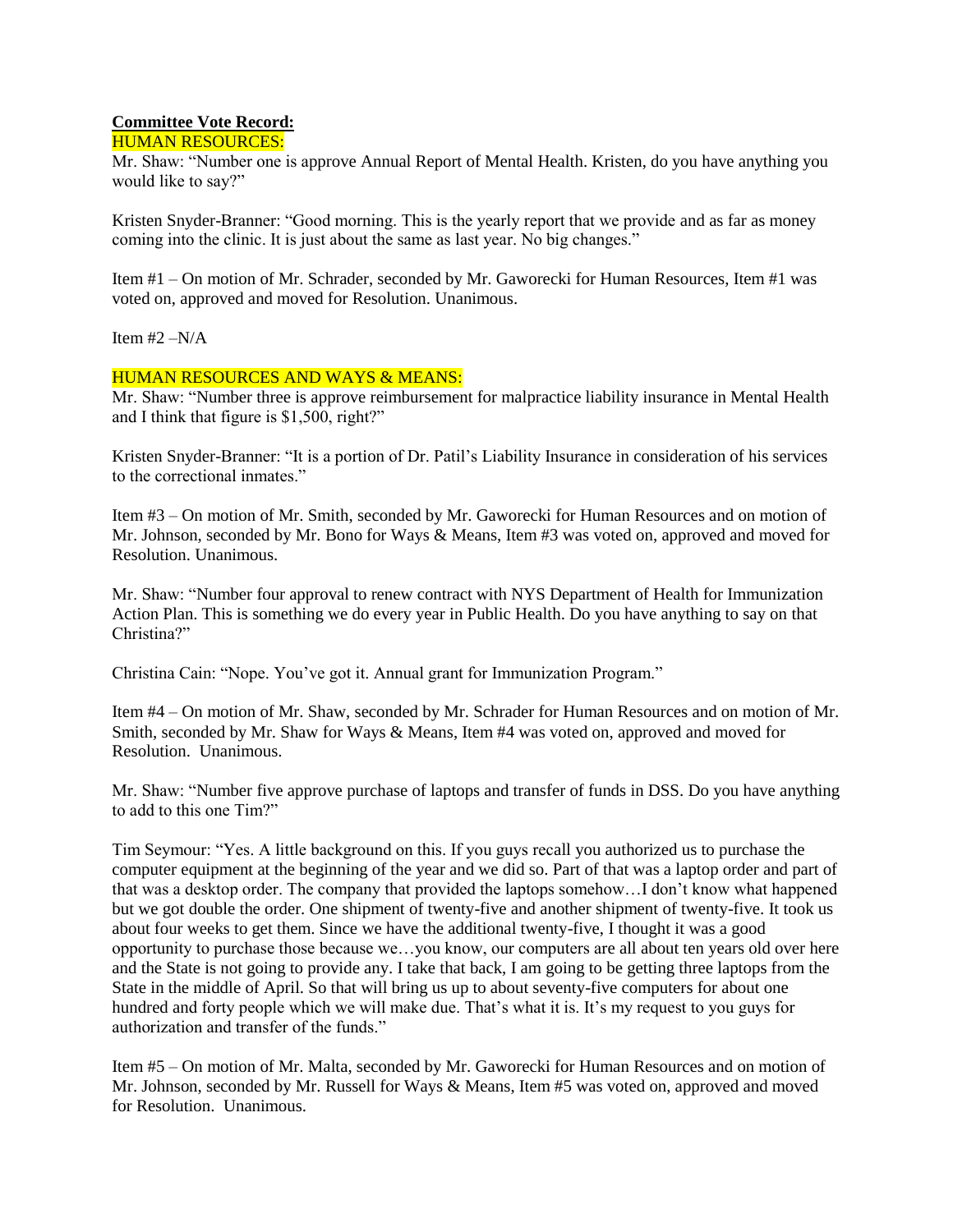Mr. Shaw: "Number six accept funding and renew agreement with Catholic Charities in DSS. Tim, do you have anything to add on that one?"

Tim Seymour: "Sure. That's our annual State funded Safe Harbour programming. That's child trafficking. It's an awareness campaign that we have been doing for about five years now. We are on a belt curve with the State so we are on the downside of the belt curve. Last year it was \$51,000 and now this year it is \$40,000. It's my request to accept that funding and to move forward with the contract with Catholic Charities to continue our operations."

Item #6 – On motion of Mr. Bono, seconded by Mr. Smith for Human Resources and on motion of Mr. Bono, seconded by Mr. Smith for Ways & Means, Item #6 was voted on, approved and moved for Resolution. Unanimous.

Mr. Shaw: "Number seven discussion of Rental Assistance Program. Tim, it's all yours."

Tim Seymour: "Okay. And that is exactly what this is. Only a discussion because I have limited information on this but am rapidly gaining more. So I just wanted to bring it to everybody's attention. Over the past couple of weeks, maybe a bunch of you and I know myself and Jim have received several phone calls regarding this press release from Oneida County that there is \$6 million dollars in the US Treasury Department for housing purposes and there is a whole slew of things underneath that. I just want to clarify with everybody that that money is for communities with greater than 200,000 residence. So on this first round of funding from the US Treasury it did not come to us obviously. That said, I think there is \$24 billion dollars in housing money. That's a lot of money. Anyway, the part of more interest to everybody here and myself is I know in the State budget there is what is called ERAP, Emergency Rental Assistance Program. There is some money in that for the State budget, proposed for that, and it's going to be funneled through the Office of Temporarily Disability Assistance. I don't know anything about the allocations. I know a little bit of who is eligible for it and what some of the expenditures can be allowed under there. That could all change if this passes. I will revisit this if it makes it though the next budget process but I just wanted to clarify to everybody more importantly that all of that money that is out there right now was for communities over 200,000 residence and it has gotten a lot of attention from people out there and I have gotten one hundred and fifty phone calls. If anybody asks you, please pass that one to them. You can tell them to call me and I will give them the same answer. I will wait and see what passes in the budget and perhaps we will get some funding for us locally and I can only tell you that there is a lot of housing money coming into this County. Catholic Charities got about a half a million dollars over the last six months and so that is a big focus this year. Any questions I would be glad to answer."

Mr. Shaw: "If we would do this Tim, would we have to hire help?"

Tim Seymour: "It depends on how they bring it to us. The last money they brought through our community partners, Catholic Charities and they are the lead for housing in the County so they took the lead on our Continued Care so that money went with our housing coalition blessing went right to the lead. If they do it that way, no. If they do it the other way, I would have to see what it looks like and how much money we have."

Mr. Gaworecki: "If you did need to hire someone would that be covered under the program?"

Tim Seymour: "I don't believe so. There is very little admin included in this. It is all programming. I will just go through what I have read. It's housing, back rent, future rent, and I am going to say this and run, internet service which they are tying into home based schooling. I think that is where that comes from. And again, that could change by the time this actually becomes law."